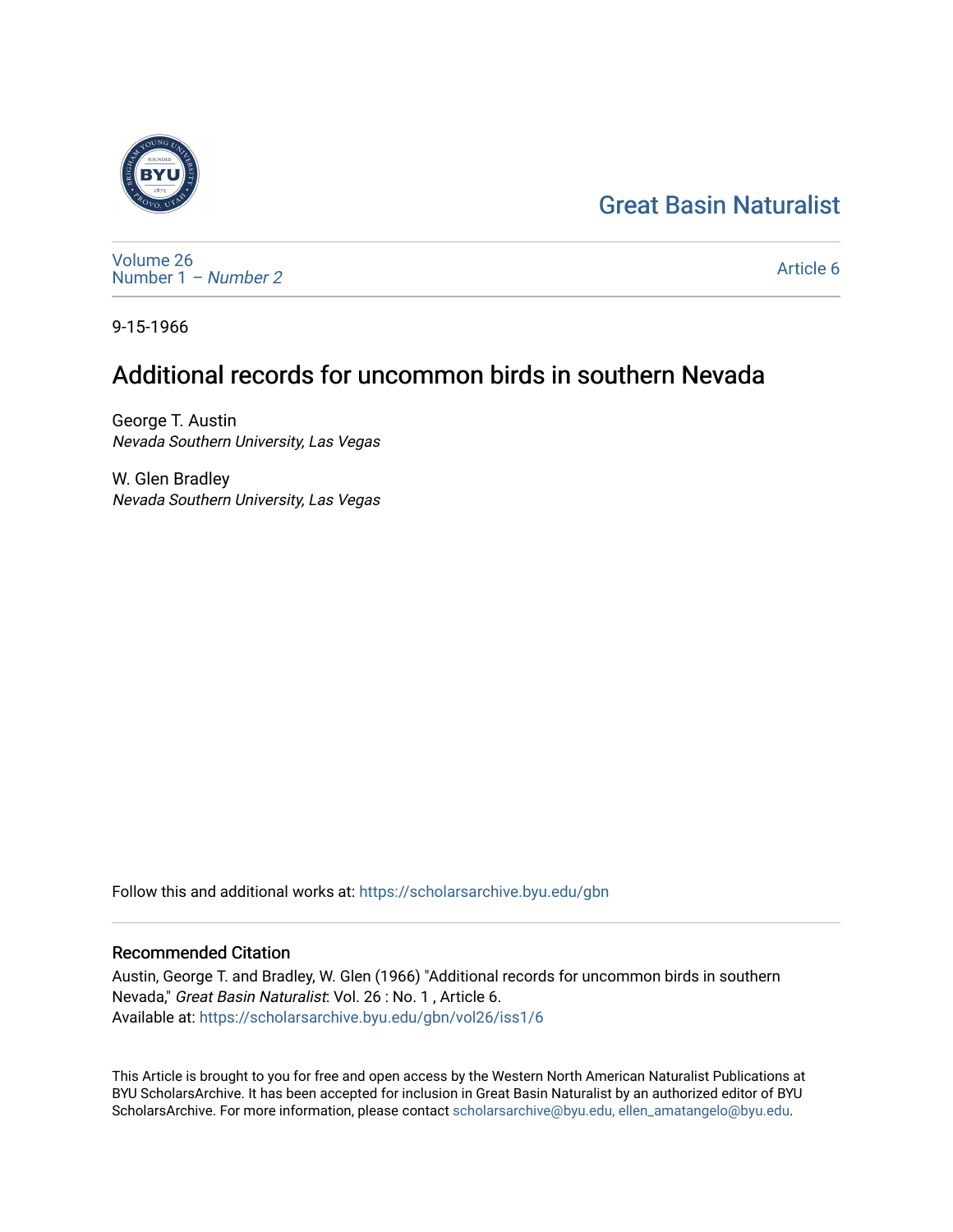### ADDITIONAL RECORDS FOR UNCOMMON BIRDS IN SOUTHERN NEVADA

#### George T. Austin and W. Glen Bradley^

The following sight records by Austin extend our knowledge of birds which are of uncommon occurrence in Clark County, Nevada. Specimens, where noted, are deposited in the Biology Museum, Nevada Southern University at Las Vegas.

## Florida caerulea. Little Blue Heron.

Baldwin (1944:35) lists one record for Clark County, from Lake Mead on 13 November 1943. Austin, who is familiar with this species from field work in the southeast, has observed immature birds at Tule Springs on <sup>9</sup> May (with two Snowy Egrets) and 2 September 1964 and at Henderson Slough on 20 August 1964. All three birds showed dark primaries and the black-tipped, bluish bill.

#### Aythya marila. Greater Scaup.

One examined from a hunter's bag from the Virgin River near Riverside by Gullion (1952:204) on 4 November 1951 constitutes the only published record for Clark County. A drake was seen at close range along with several ring-necked ducks at Tule Springs on 20 March 1964.

#### Gallinula chloropus. Common Gallinule.

A sight record from the southern tip of the county on 27 January 1934 is the only published record for Clark County (Linsdale, 1936: 51). A specimen (B - 106) was collected at the Las Vegas Sewage Plant by Bradley on <sup>13</sup> May 1962. Sight records throughout the year by Austin from Henderson Slough. Twin Lakes (Las Vegas). and Tule Springs indicate that this species is an uncommon but regular resident in the Las Vegas Valley.

## Mniotilta varia. Black-and white Warbler.

We have two additional records of this accidental visitant to southern Nevada; individual birds seen and heard at Com Creek on <sup>8</sup> May <sup>1965</sup> and <sup>23</sup> May 1966. Four previous records from Clark County are from Boulder City (Monson 1950:256, Pulich and Ciul lion 1953:215).

#### Setophaga picta. Painted Redstart.

A sight record by Austin at the mouth of Eldorado Canyon on the Colorado River on 26 April 1963 is verified by a specimen from

<sup>1.</sup> Ueparlnient of Biological Sciences, Nevada Southern University, I.as Vegas, Nevada.